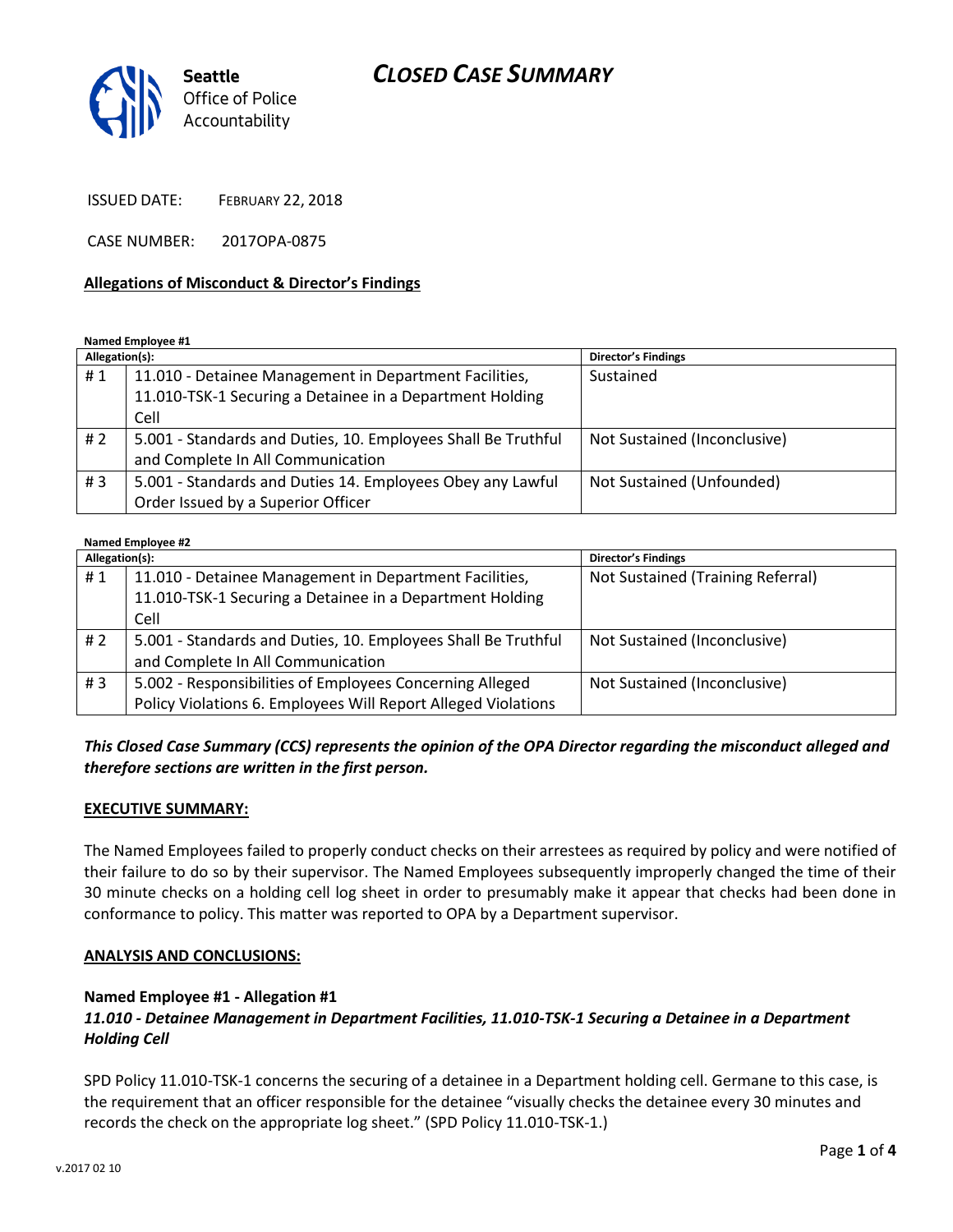## *CLOSE CASE SUMMARY*

OPA CASE NUMBER: 2017OPA-0875

In this case, Named Employee #2 (NE#2), who was a student officer, was the arresting officer for two individuals. On the date in question, NE#2, by function of the fact that he was a student, was being supervised by a Field Training Officer (FTO), Named Employee #1 (NE#1). The arrested suspects were placed into a Department holding cell. As such, NE#2, as the primary officer, was required to conduct a visual check of these individuals every 30 minutes and to record the check on a log sheet.

An Acting Sergeant screened the arrest of the two individuals. He noted that the individuals were placed in the holding cells at approximately 21:30 hours and noticed that the individuals were still in the holding cells when he checked again at 23:00 hours. At that same time, NE#2 was still writing up the arrest paperwork with NE#1. The Acting Sergeant examined the holding cell log sheet and noticed that, per the entries on the log sheet, the first visual check of the individuals was not conducted until 22:40 hours, more than 60 minutes after the individuals had been placed in the holding cells, which was in violation of policy.

The Acting Sergeant spoke with NE#1 and NE#2 and informed them that they had failed to conduct their 30-minute checks and, thus, had violated policy. He counseled them to make their checks properly. The Acting Sergeant later sent NE#1 a MDT (mobile data terminal) message ordering him to write on the back of the log sheet the reason for why he missed the 30 minute checks – presumably, in the Acting Sergeant's mind, because NE#1 was working with NE#2 on his paperwork.

Approximately five days later, the Acting Sergeant checked the log sheet to determine whether NE#1 had complied with his instruction and realized that the log sheet, which had already been approved by the chain of command, had been improperly altered. Specifically, two of the times had been whited out and modified in order to ensure that the checks were consistent with policy. Based on his belief that NE#1, who he had ordered to include his reasoning for missing the checks on the back of the log sheet, had potentially falsified the entries, the Acting Sergeant informed his supervisor, a Lieutenant. The Acting Sergeant was directed by the Lieutenant to initiate an OPA complaint, which he did. This OPA investigation followed.

As a starting point, it is undisputed that NE#1 and NE#2 failed to conduct the 30-minute checks on detainees that were required by policy. On the date in question, NE#2 was working the first day of his second student rotation. As such, he was still a very new officer. NE#2 stated at his OPA interview (in response to his Guild representative's question) that he was largely unfamiliar with holding cell logs. NE#1, however, has no such excuse. As a FTO, he knew that he and his student officer were required to conduct 30 minute checks and to record those checks in the holding cell log book. They did not do so. As NE#1 was the FTO for a very new student officer, he bears the responsibility for this failure. Accordingly, I recommend that this allegation be sustained as against NE#1.

#### Recommended Finding: **Sustained**

#### **Named Employee #1 - Allegation #2** *5.001 - Standards and Duties, 10. Employees Shall Be Truthful and Complete In All Communication*

As indicated more fully herein, NE#1 claimed that he told NE#2 to write a note on the back of the holding cell log sheet indicating why the officers missed their mandatory 30-minute checks. NE#1 denied telling NE#2 to alter the times to make it look like they did, in fact, perform the checks as required by policy. NE#2 admitted modifying the



**Seattle**

*Office of Police Accountability*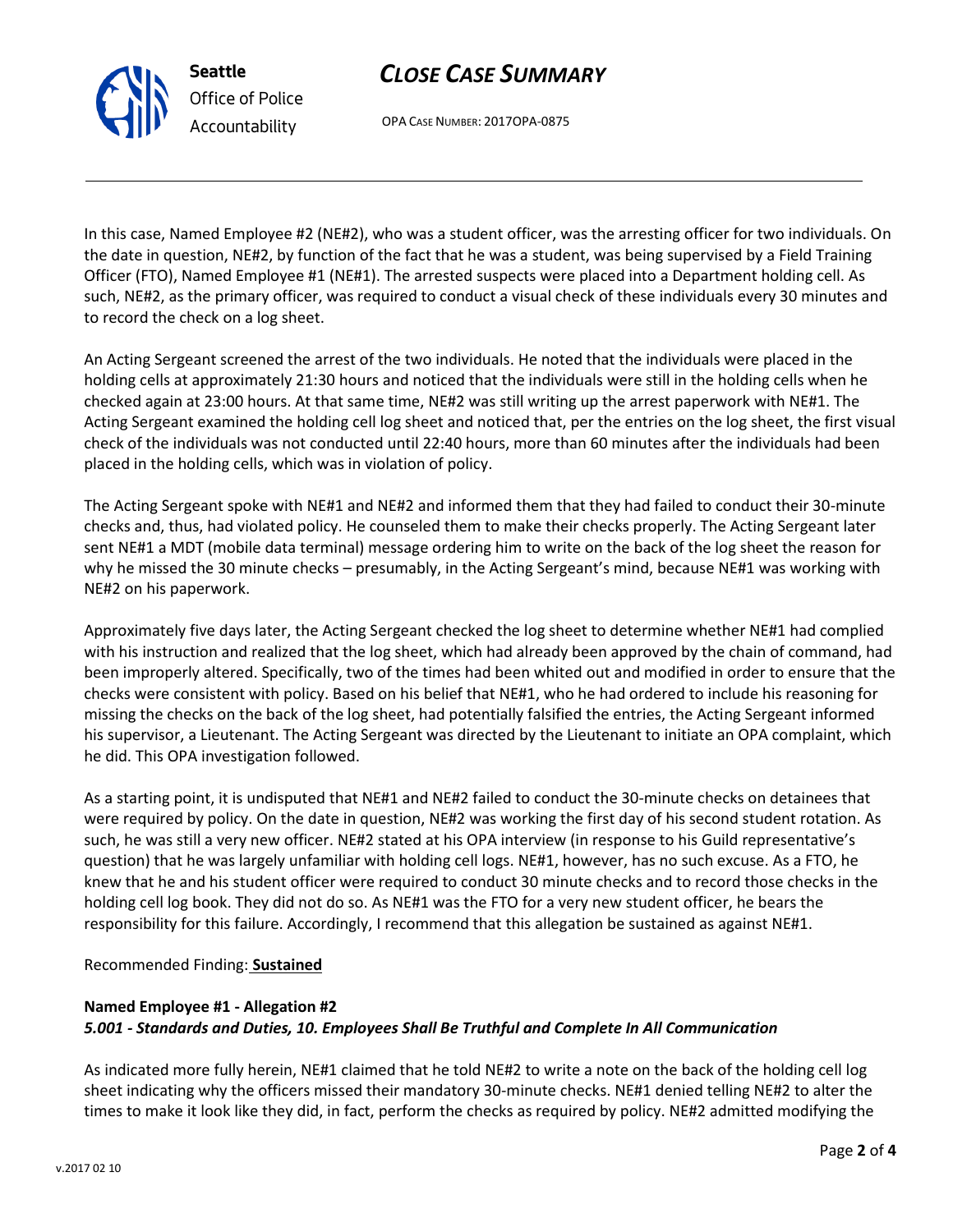

# *CLOSE CASE SUMMARY*

OPA CASE NUMBER: 2017OPA-0875

entries and writing in times that were incorrect; however, he claimed that he did so at NE#1's direction. NE#2 denied that NE#1 ever told him that he should leave a note on the back of the holding cell log and he stated that he was unaware that the Acting Sergeant had even made that request of NE#1. I note that, while ultimately irrelevant to my recommended findings, NE#2 also denied using whiteout to alter the log sheet.

It is possible that the officers' actions were the result of a miscommunication. It is also possible that one of the officers' accounts was untruthful. I hope it is the former, but I cannot conclusively make that determination. As such, I recommend that this allegation be Not Sustained – Inconclusive.

#### Recommended Finding: **Not Sustained (Inconclusive)**

#### **Named Employee #1 - Allegation #3**

#### *5.001 - Standards and Duties 14. Employees Obey any Lawful Order Issued by a Superior Officer*

Based on a review of the MDT message sent by the Acting Sergeant to NE#1, NE#1, not NE#2, was directed to make a note on the back of the log sheet explaining why he and NE#2 had missed the 30-minute checks. NE#1 responded that he would do so. However, instead of taking care of this matter as he had indicated to the Acting Sergeant, he delegated this task to NE#2. As discussed more fully herein, NE#2 claimed that NE#1 told him to alter the times but said nothing about leaving an explanatory note. NE#1, to the contrary, asserted that he told NE#2 to leave a note but never told him to alter the times. Ultimately, there is a dispute of fact here. As discussed above, it could have been, and hopefully was, the result of a miscommunication. However, this all could have been avoided had NE#1 actually just done what he told the Acting Sergeant he was going to do and himself made the notation on the back of the holding cell log. It is unclear to me why he did not do and, instead, abdicated his responsibility to NE#2.

SPD Policy 5.001-POL-14 requires that employees obey any lawful order issued by a superior officer. Here, it is inarguable that the Acting Sergeant's order that an explanatory note be left on the back of the log sheet was a lawful order that the officers were required to comply with but that ultimately was not completed. That being said, neither NE#1 or NE#2 deliberately refused to comply with the Acting Sergeant's order, which would have established insubordination and a violation of this section of the policy. As such, while the officers did not actually do what the Acting Sergeant ordered them to do, I do not find that NE#1, or for that matter NE#2, violated this policy. As such, I recommend that this allegation be Not Sustained – Unfounded.

#### Recommended Finding: **Not Sustained (Unfounded)**

#### **Named Employee #2 - Allegation #1**

## *11.010 - Detainee Management in Department Facilities, 11.010-TSK-1 Securing a Detainee in a Department Holding Cell*

While NE#2, like NE#1, failed to properly check on the prisoners that he was responsible for and while he did not accurately fill out the holding cell log, I recognize that he was very inexperienced at the time of the incident and had little to no training, either classroom or on the job, concerning how to fill out holding cell logs. Even though I recommended sustaining the violation of this allegation against NE#1, given NE#2's status as a student officer, I recommend that NE#2 instead receive a training referral.